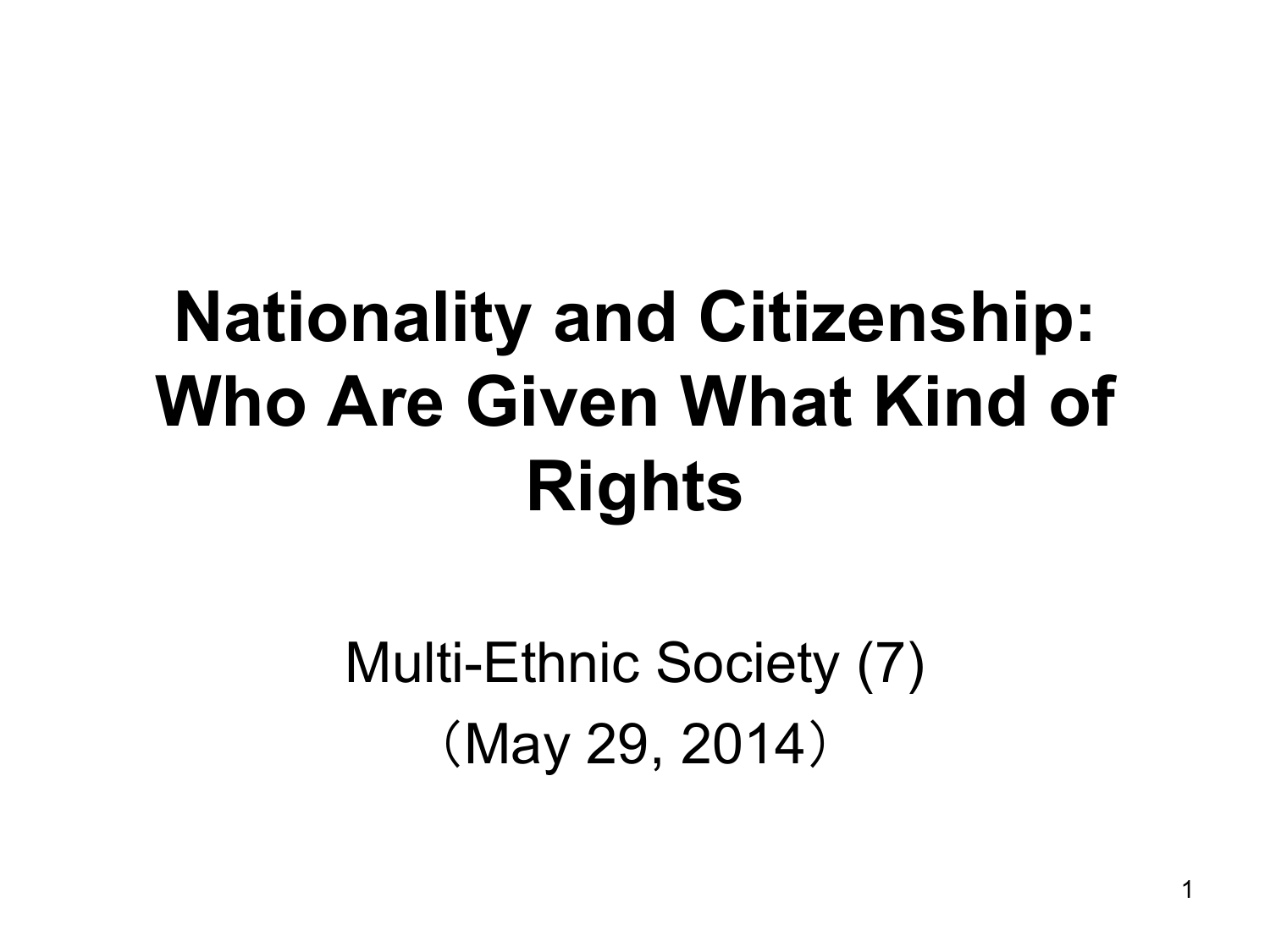# Email assignment

- What is "equality"?
- What to do for the majority
- Pessimistic recognition, optimistic wish
- Multiculturalism as a useful tool, even though it is not an all-purpose drug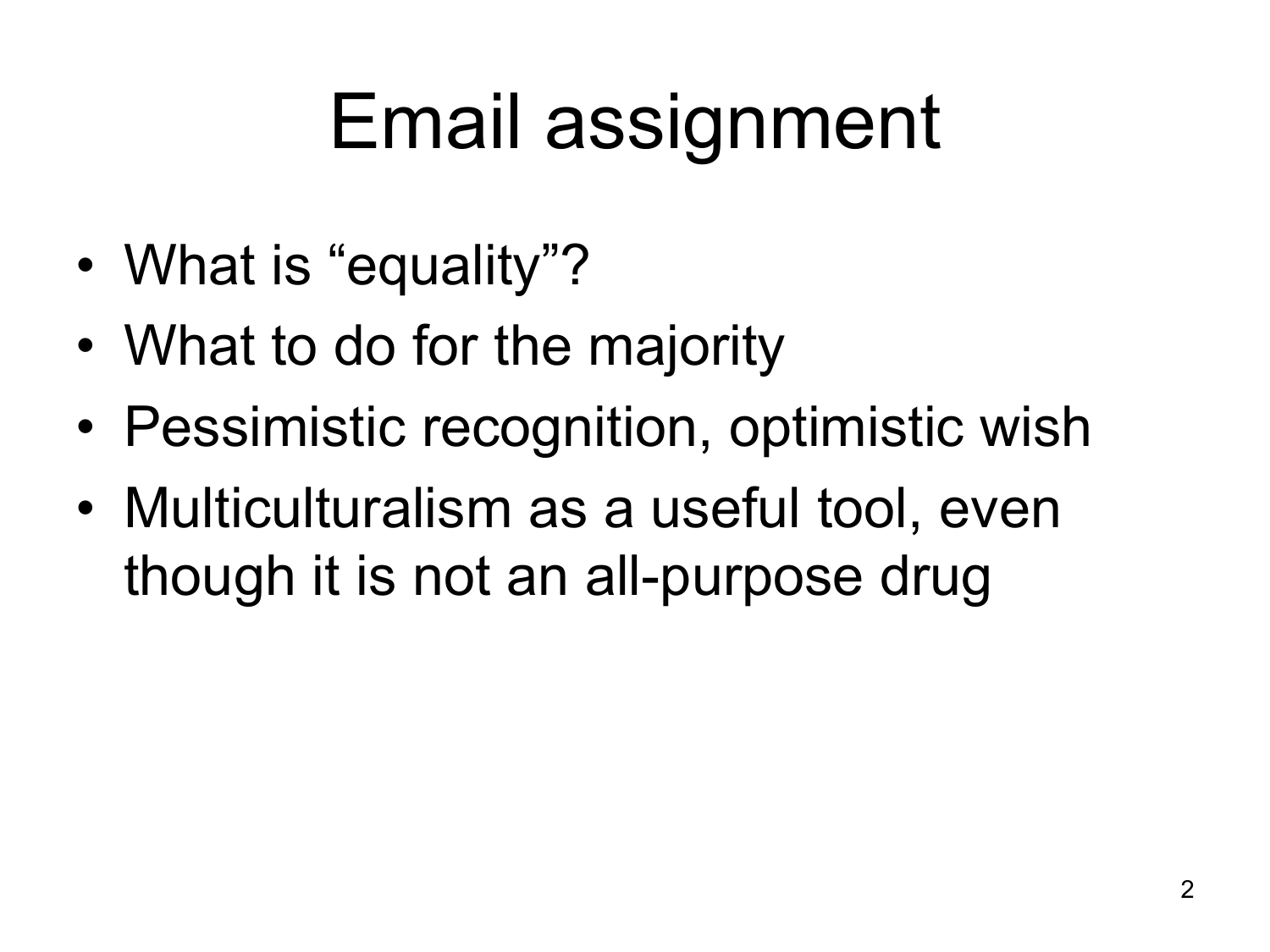#### Why Nationality and Citizenship

- Through the examination of exceptional cases: nationality and citizenship should not be taken for granted  $\rightarrow$  "decoupling of citizenship and identity" (p.307)
- Ascribed status and acquired rights @What do you think about the Calderon family case (in Japan)?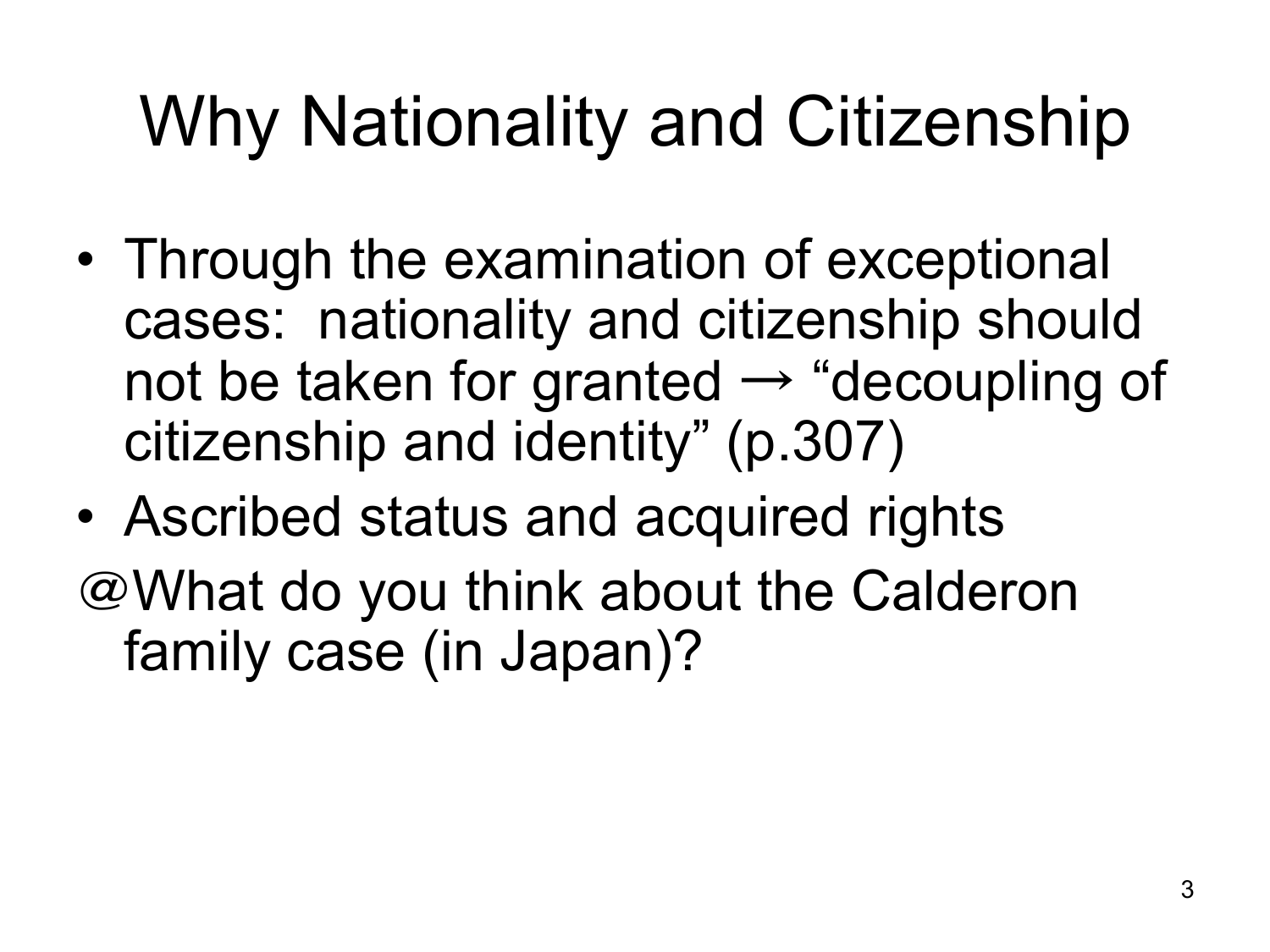# What is (Practical) Citizenship

- Marshall divided citizenship into three categories: (civil rights, political, social)
- $\rightarrow$  what kind of status and rights are given to immigrants/refugees etc. Becomes the central issue of discussion
- What is 'pragmatic citizenship': there is no clear definition, similar to 'instrumental citizenship, 'flexible citizens', anything which practically serves those in diaspora to live in the host country (sense of security)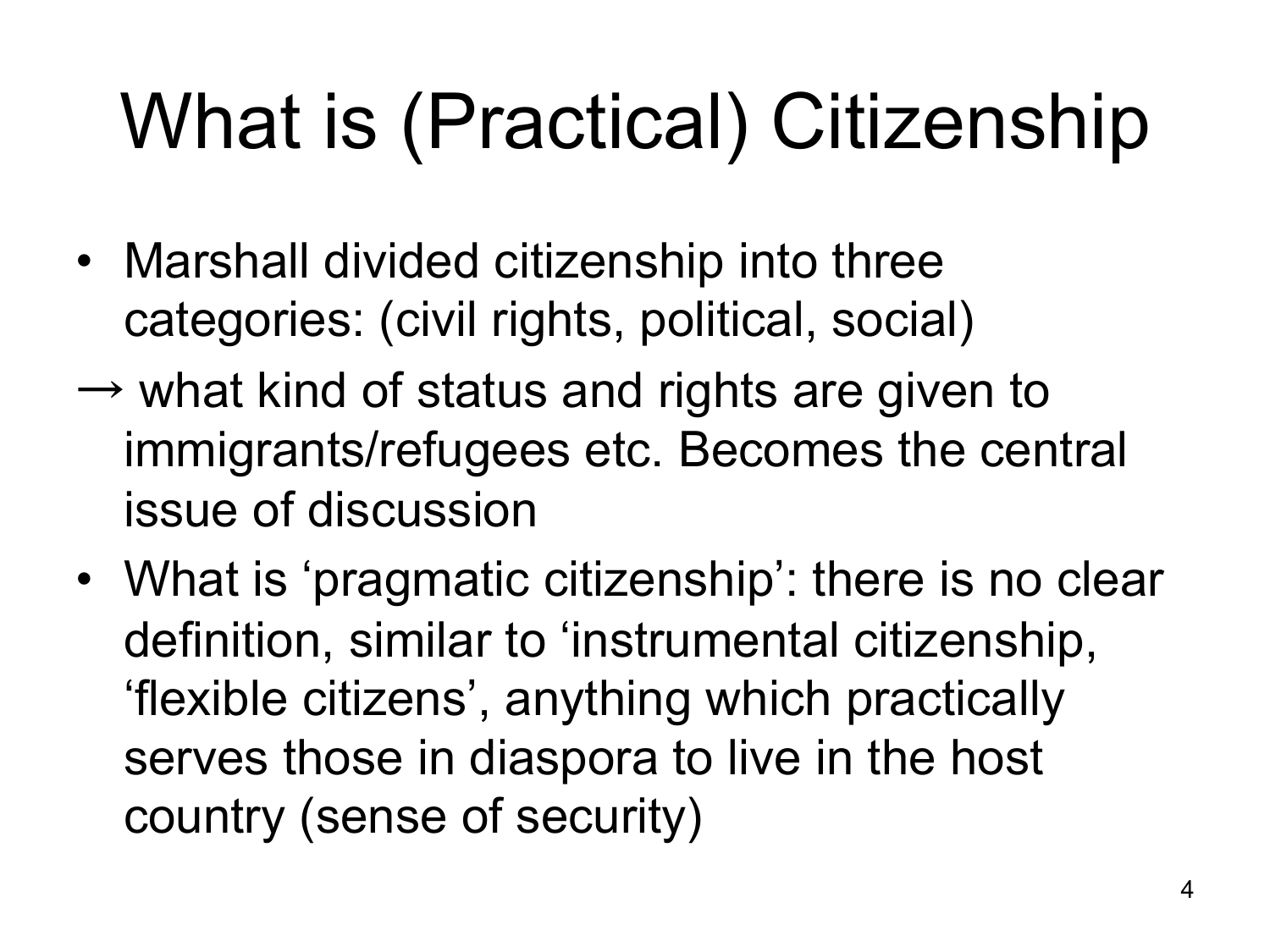#### Nationality and Citizenship From the Viewpoints of State and Individuals/Groups

- Jus soli and jus sanguinis
- $\rightarrow$ Those who are excluded from both (stateless) and those who have multiple nationalities
- $\rightarrow$  Multiple nationalities as resources: who can enjoy?
- Single nationality principle (国籍唯一の原則): even if a person holds dual nationalities, he is treated as a single nationality holder in each country
- http://www.sangiin.go.jp/japanese/annai/chousa/ rippou\_chousa/backnumber/2009pdf/20090801103.pdf
- Renunciation (deprivation) of nationality
- $\rightarrow$ Principle of free determination of nationality, but no freedom to become stateless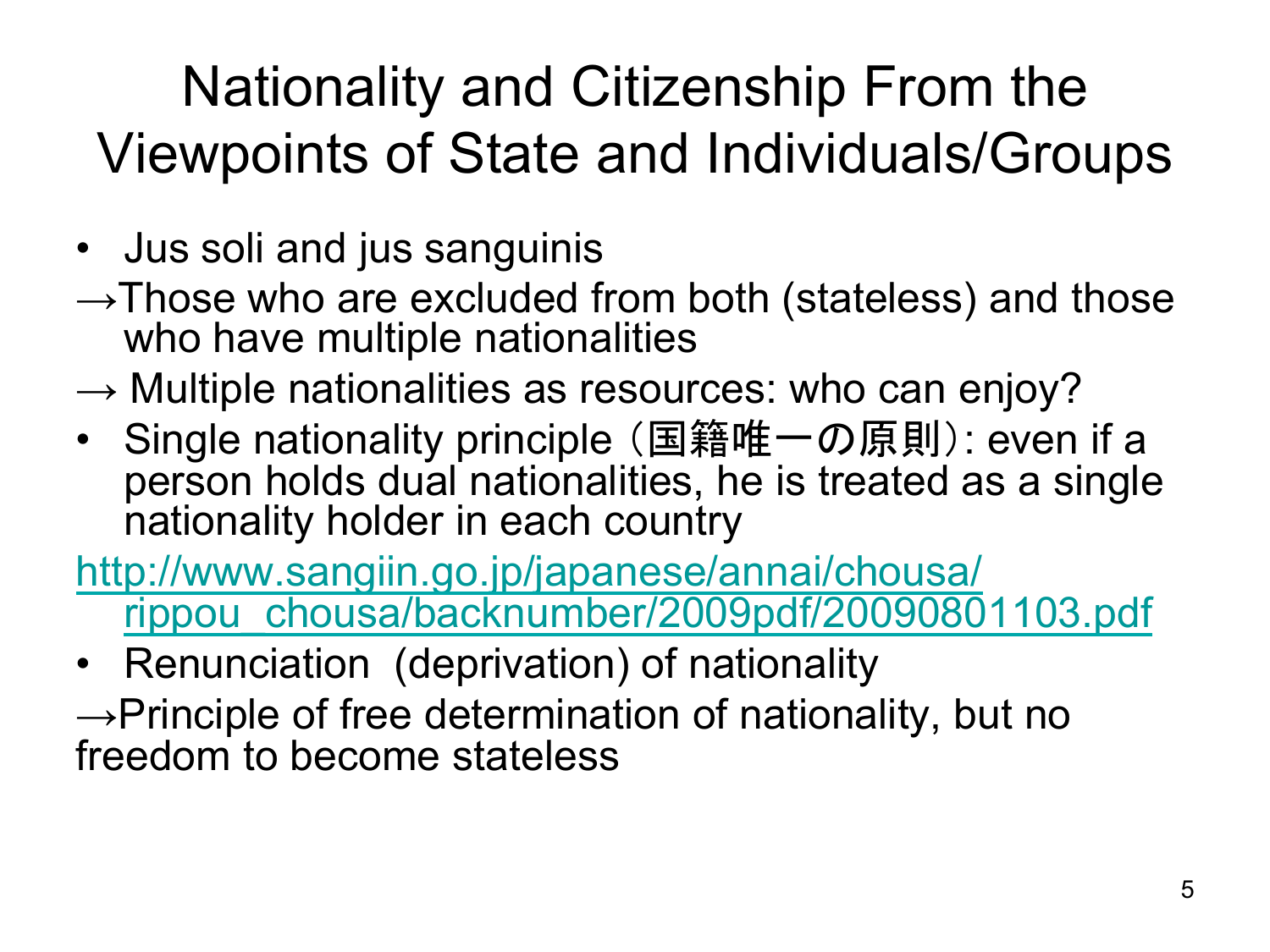Full Members (First Class Citizens) and non-full Members (Second Class Citizens)

- Gap by nationality (holder/non-holder)
- Three gates:denizens, long- and short-time residents, etc.
- @在留資格/Residence (visa) status
	- \*Revision of the Immigration-Control and Refugee-Recognition Act of Japan

http://www.immi-moj.go.jp/newimmiact\_1/index.html)

\*Introduction of point system

(http://www.gov-online.go.jp/useful/article/201205/3.html )

@Which gate is the most difficult to pass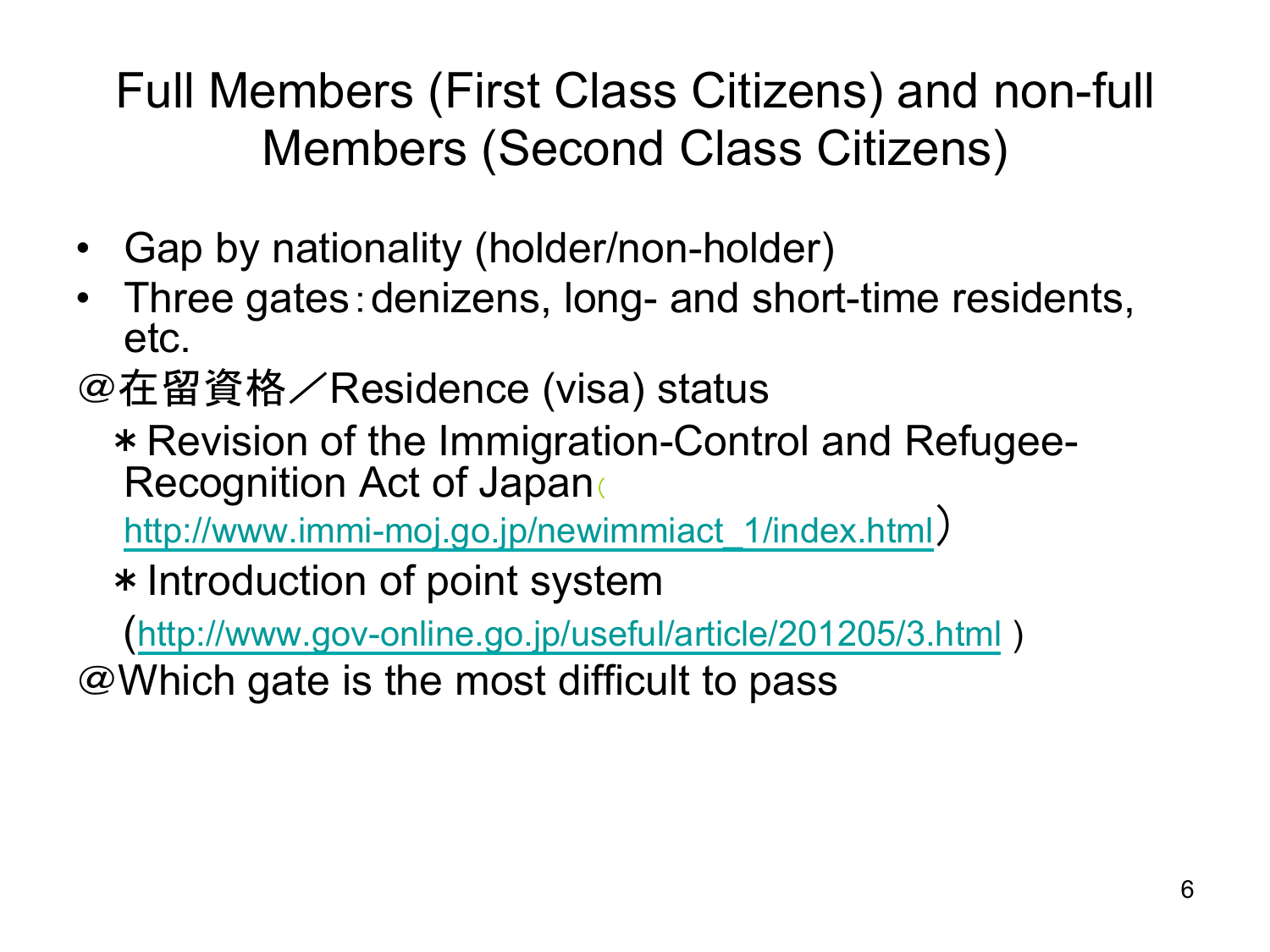## Status of Palestinians

- In Jordan: given citizenship (exceptional: Nishikida 2012)
- In Israel: 20% of Israeli population
- 'Acquisition of non-Palestinian citizenship as politically disloyal': difficulty in decoupling citizenship and identity
- Two state solution: only those from the West Bank and Gaza (not historical Palestine) will be entitled citizenship  $\rightarrow$  may lead to different ideas about the future statehood among Palestinians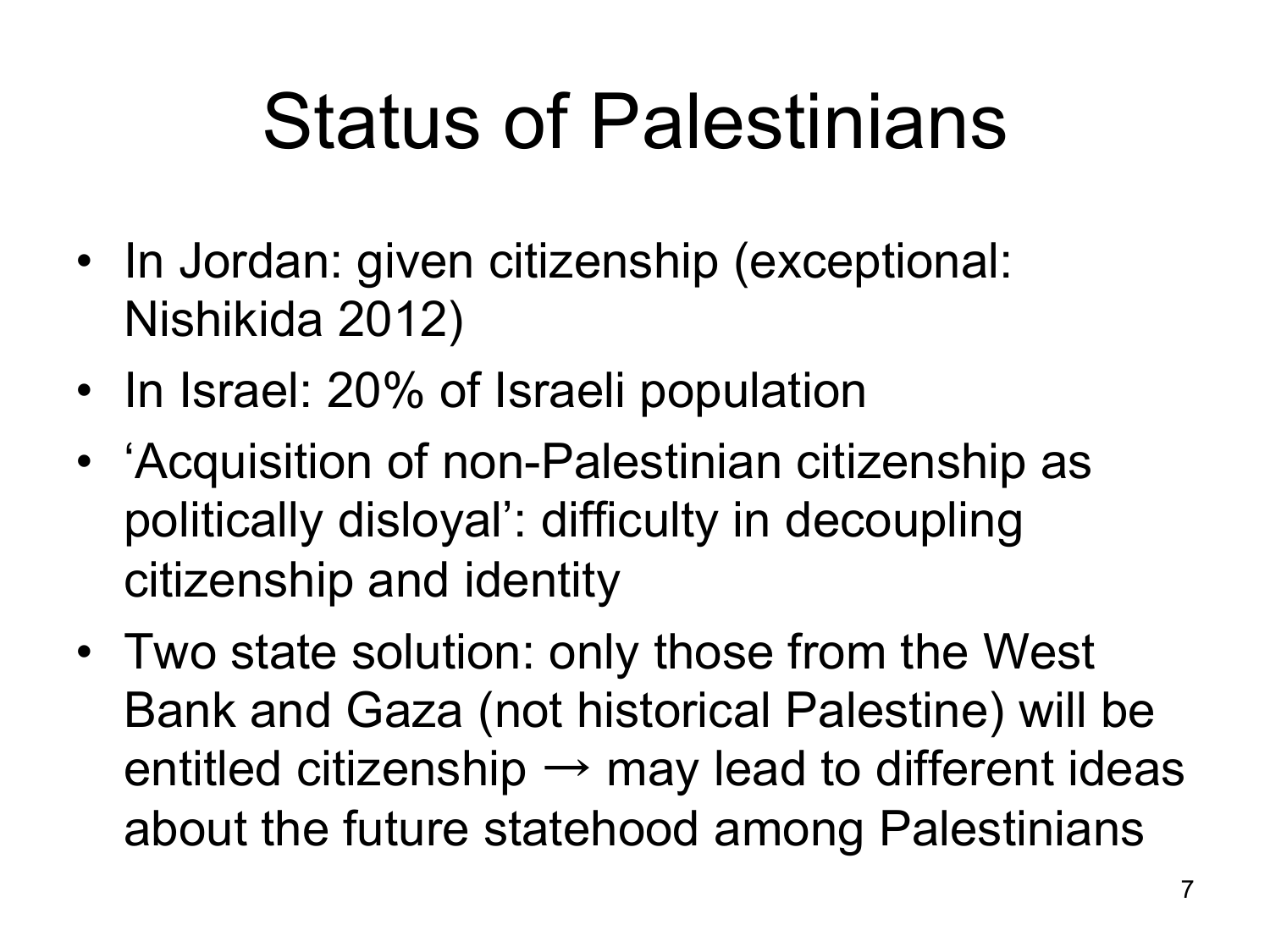- Difficult to choose whether to wait for the future of an independent country or to naturalize in the country of residence
- @Case of stateless person in Japan (Chen 2005): Taiwanese descendent born in Japan
- $\rightarrow$  parents chose to become stateless after the establishment of Japan-China (mainland) relations in 1972
- $\rightarrow$  chose to naturalize for research convenience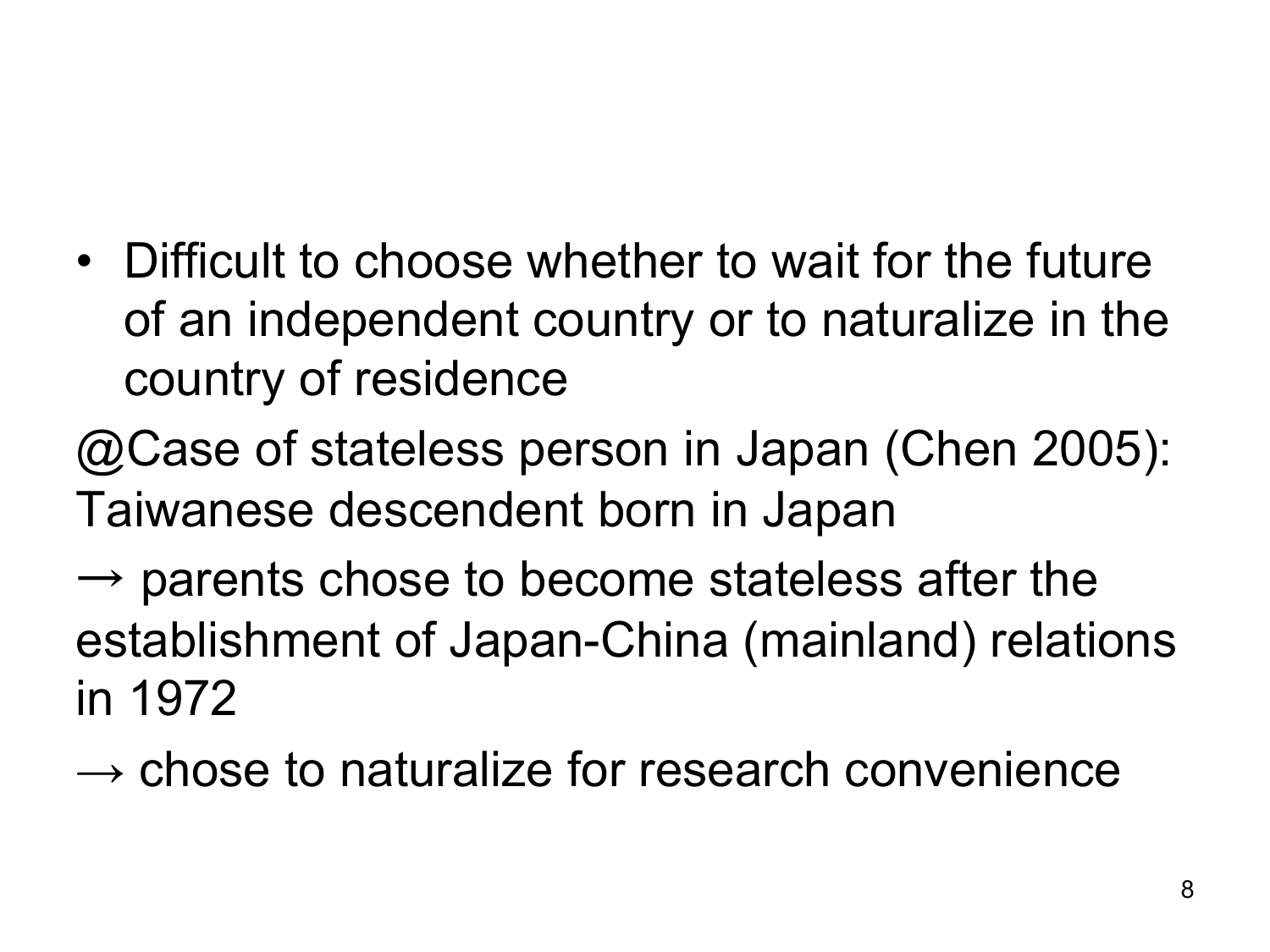### **Discussion**

- What kind of possibilities do you find in 'pragmatic citizenship'?
- One-state solution come from whom, is it based on 'radical inclusiveness'?
- How do we balance between ascribed status and acquired rights?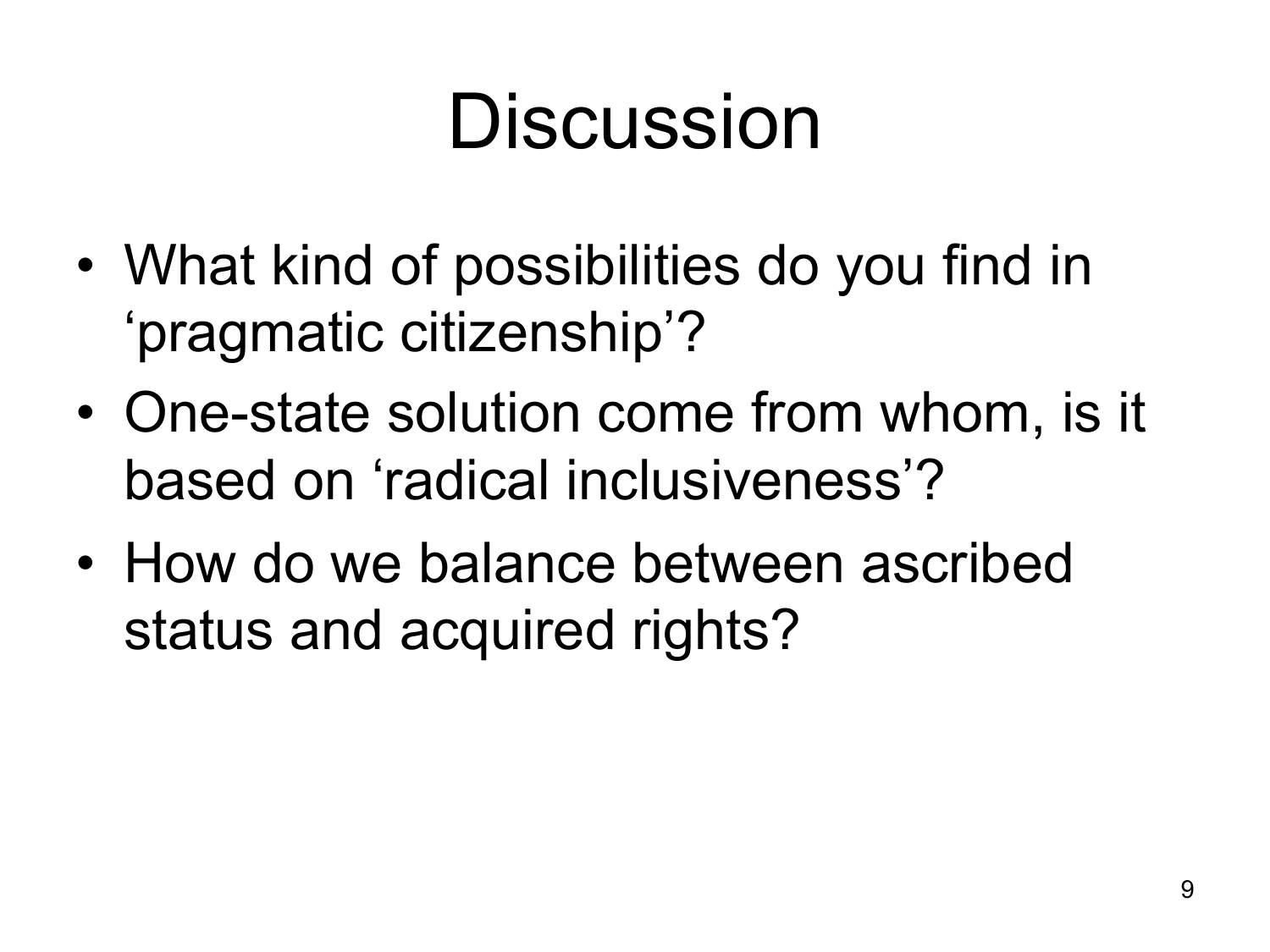#### References

- Chen, Tien Shi (陳天璽), 2005, 『無国籍』新潮社
- Hammar, Tomas, 1990, *Democracy and the Nation State: Aliens, Denizens and Citizens in a World International Migration*, Avebury (ハ ンマー、トーマス(近藤敦監訳)『永住市民と国民国 家』明石書店)
- Nishikida, Aiko (錦田愛子), 2012, 「併存するナ ショナルアイデンティティ――離散パレスチナ人によ るパスポート、通行証の選択的取得をめぐって」陳 天璽ほか編『越境とアイデンティフィケーション』新曜 社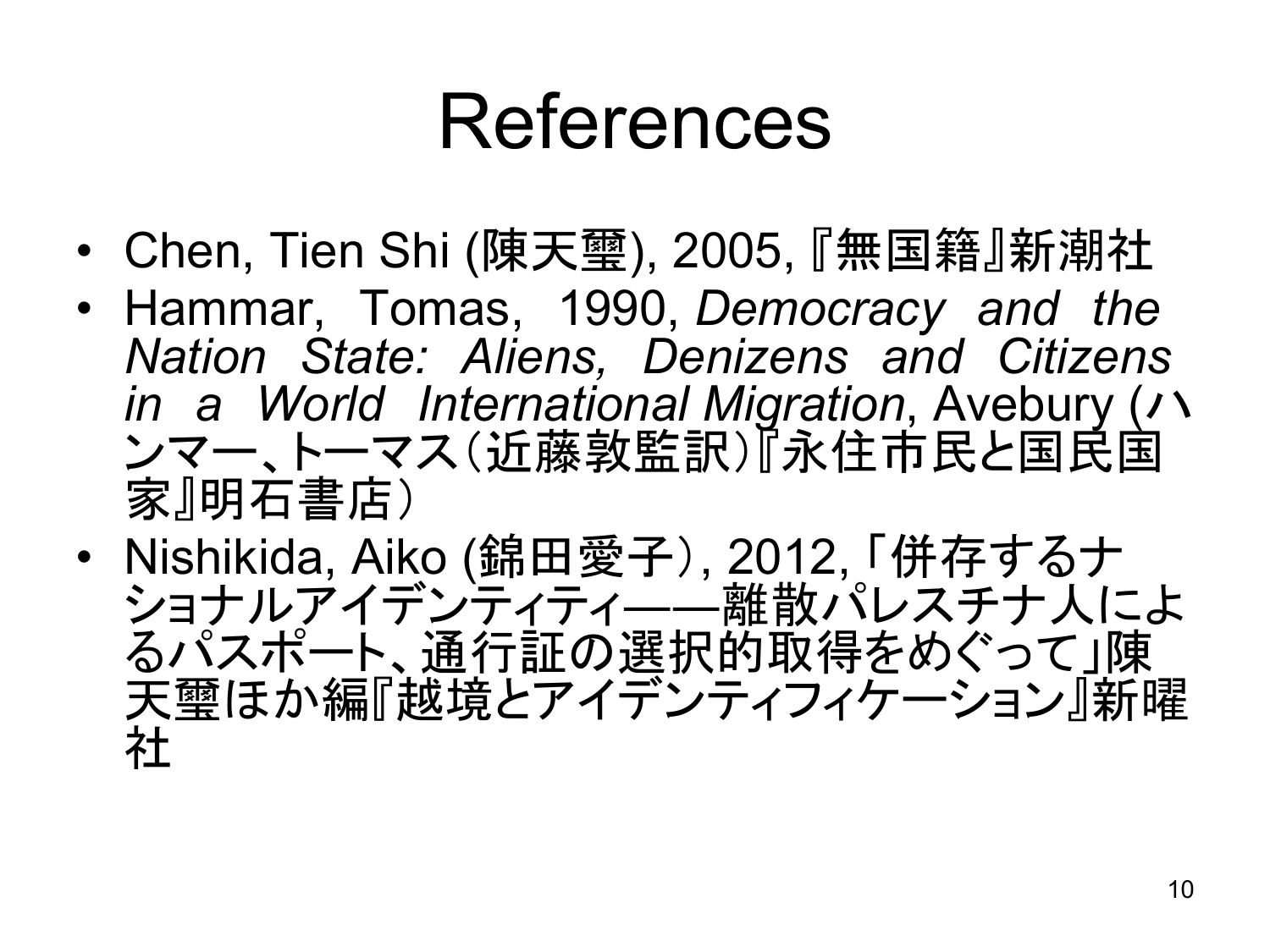## 【Email assignment】

(A) If you would want to change your nationality or obtain a nationality (as a stateless person), what kind of rules would you like to request to the government? (B) If you had multiple nationalities, what kind of merits would you like to utilize? (C) If you were a government official, what kind of policy should be adopted for controlling nationality?